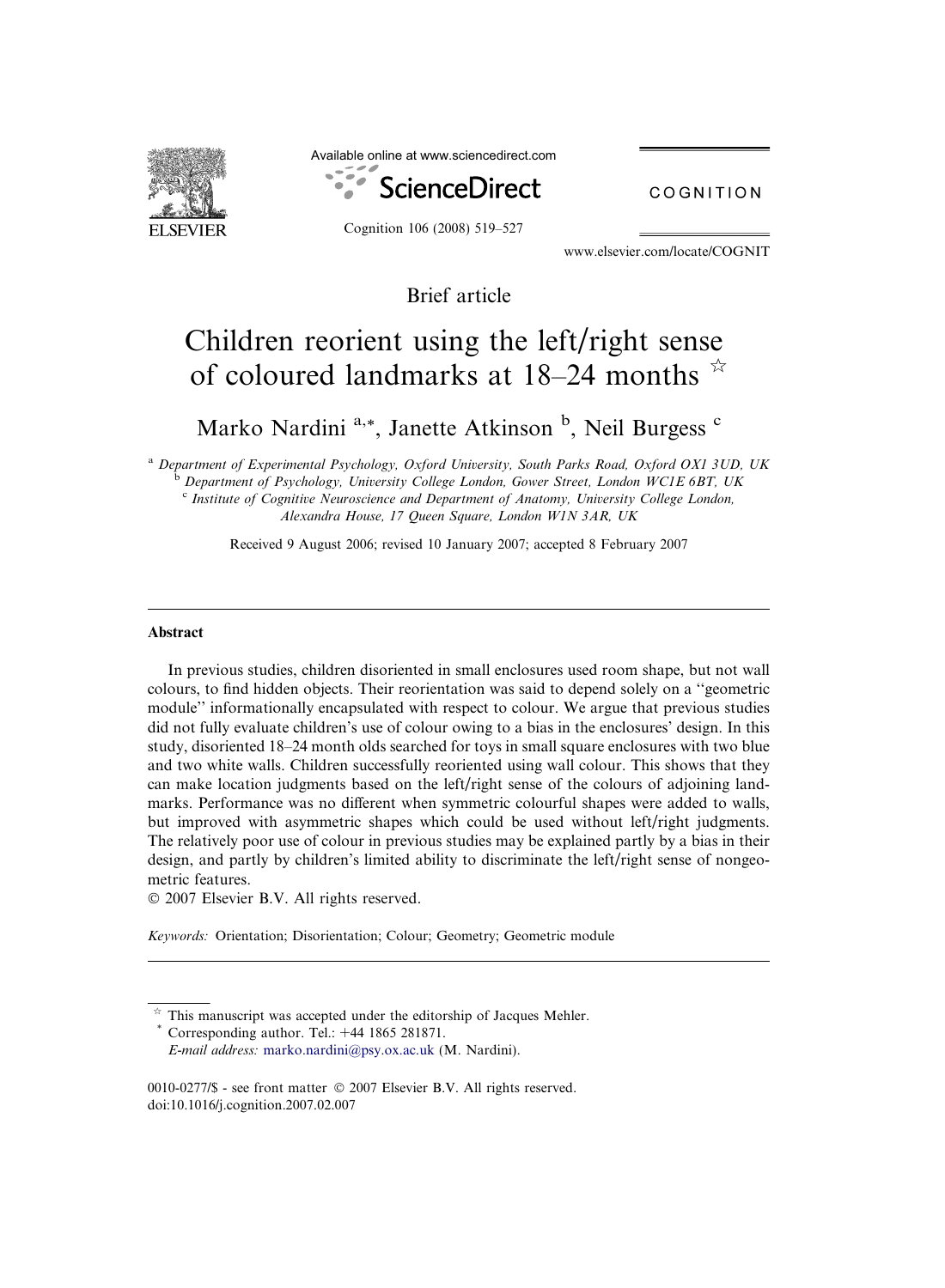# <span id="page-1-0"></span>1. Introduction

A cognitive function is modular in the strong sense if it shows informational encapsulation, processing only a subset of the information represented by the organism [\(Fodor, 1983, 2001\)](#page-7-0). [Hermer and Spelke \(1994, 1996\)](#page-8-0) argued that children's failures to use wall colours to reorient inside small enclosures provide evidence that their reorientation depends only on a modular process encapsulated with respect to colour. We report that, when the design is changed to remove a bias towards solutions based on geometry, 18–24 month olds successfully use wall colours to reorient.

In [Hermer and Spelke's \(1994, 1996\)](#page-8-0) task, based on a rodent paradigm ([Cheng,](#page-7-0) [1986\)](#page-7-0), children saw a toy hidden in one corner of a rectangular enclosure, were disoriented by turning, and prompted to find it. Deprived of their sense of orientation, they had to rely on visual cues. With all white walls (Fig. 1a), correct corner " $C$ " is indistinguishable from its rotational equivalent " $R$ ", as both have a longer wall on the left. A disoriented subject sensitive to this ''geometric'' cue would, at best, divide her searches between these corners. Hermer and Spelke found that like rats, 18–24 month old children were sensitive to room geometry. With one distinctively coloured wall (Fig. 1b), the enclosure is no longer ambiguous. However, like rats, 18–24 month old children still confused " $C$ " and "R" corners, searching by geometry but not colour. [Hermer and Spelke \(1994, 1996\)](#page-8-0) proposed that children's reorientation depends on a ''geometric module'' encapsulated with respect to colour.

These studies have generated a considerable literature (reviewed by Cheng  $\&$ [Newcombe, 2005\)](#page-7-0). The ability of adults and older children to solve the task was first proposed to depend on spatial language ([Hermer-Vazquez, Moffet, & Munkholm,](#page-8-0) [2001; Hermer-Vazquez, Spelke, & Katsnelson, 1999](#page-8-0)), but its solution by animals including pigeons ([Kelly, Spetch, & Heth, 1998\)](#page-8-0), fish [\(Sovrano, Bisazza, & Vallortig](#page-8-0)[ara, 2002](#page-8-0)), and rhesus monkeys [\(Gouteux, Thinus-Blanc, & Vauclair, 2001\)](#page-8-0) argues against this. Specific effects of verbal interference have also not been replicated ([Hup](#page-8-0)[bach, Hardt, Nadel, & Bohbot, in press; Ratliff & Newcombe, 2005\)](#page-8-0).

Failures to use wall colour were confirmed to persist to age 5 years [\(Learmonth,](#page-8-0) [Nadel, & Newcombe, 2002](#page-8-0)), however 18–24 month olds do use colour when the dimensions of the original enclosure are doubled ([Learmonth et al., 2002; Learmonth, New-](#page-8-0)



Fig. 1. Enclosure layouts. In these examples the toy is hidden in the top left corner. (a) Rectangular room with four white walls. All corners are equivalent in colour. R is equivalent in geometry to the correct corner C. (b) Rectangular room with one coloured wall. R is equivalent in geometry, but not colour, to C. (c) Square room with two coloured walls. All corners are equivalent in geometry, and  $R$  is equivalent in colour to C. This design, used in the present studies, provides a correct analogy with (a). (d) Square room with one coloured wall. No corner exactly matches  $C$  in colour. This does not provide a correct analogy with (a).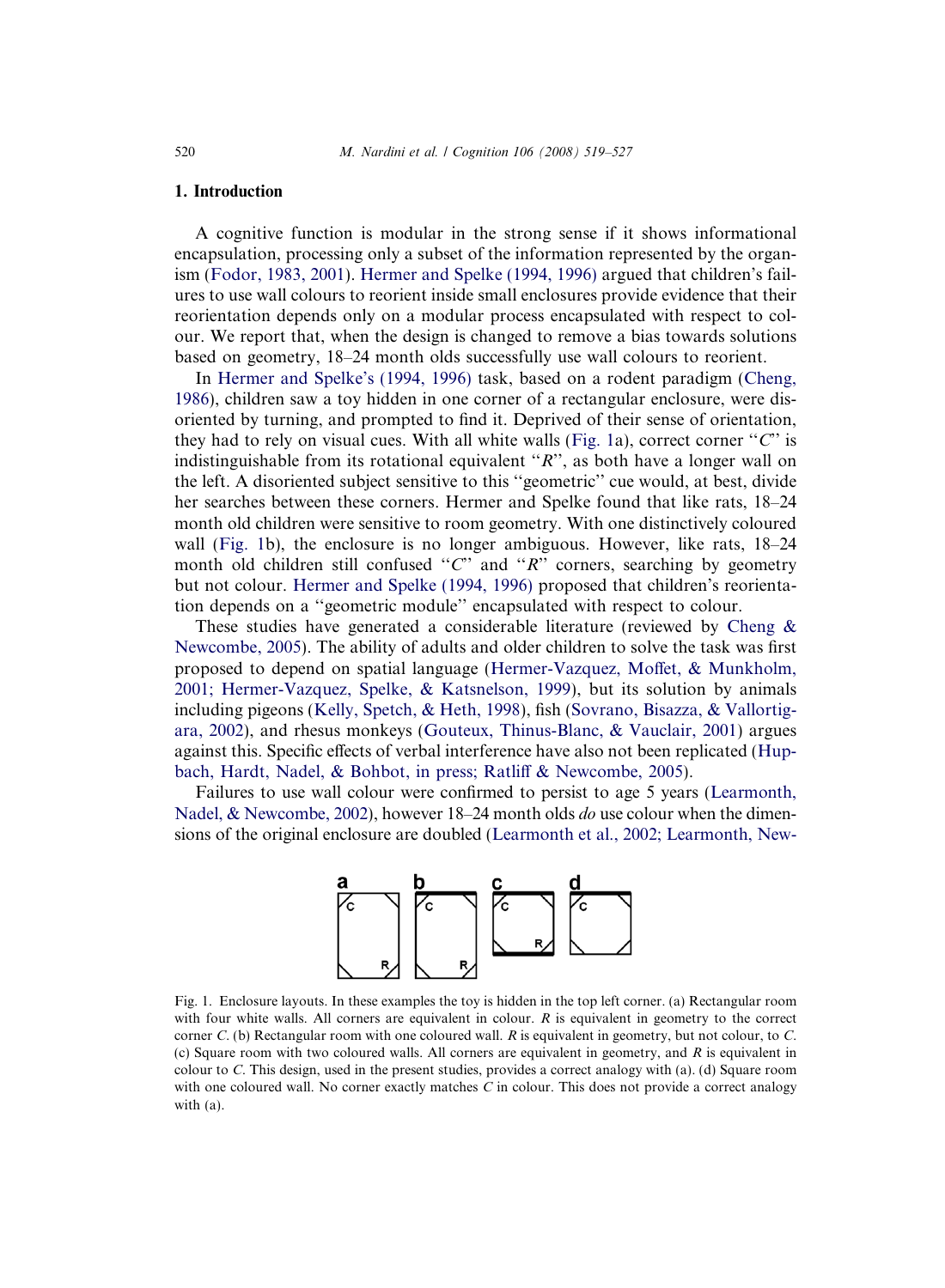[combe, & Huttenlocher, 2001](#page-8-0)), a result which questions whether their reorientation is necessarily encapsulated with respect to colour. More recently, based on studies using circular enclosures with distinctively coloured containers, [Lee, Shusterman, and Spelke](#page-8-0) [\(2006\)](#page-8-0) argued that reorientation by geometry is supplemented by an associative process which can use colour information, but only as a direct and not an indirect landmark.

The present study addresses a bias in the original enclosure's design. In those studies, a geometry only condition (all white walls; [Fig. 1a](#page-1-0)) was compared with geometry plus colour (one blue wall; [Fig. 1b](#page-1-0)). Evidence that children did not use colour came from the latter condition. However the design was unbalanced with respect to the number of solutions supported by wall geometry and wall colour, and there was no control ''colour only'' condition.

A colour only test providing a valid analogy with geometry only would correspond to the enclosure with all white walls, but reverse the status of colour and geometry. In that space ([Fig. 1a](#page-1-0)), all corners were equivalent in colour, while opposite pairs were equivalent in geometry. In the present study, therefore, all corners were equivalent in geometry, and opposite pairs were equivalent in colour. In this layout [\(Fig. 1c](#page-1-0)), participants using colour can always locate a corner matching the target within  $90^{\circ}$  of whichever direction they are facing, as they can using geometry in [Fig. 1a](#page-1-0).

Given intrinsic differences between the information provided by wall colours and wall lengths, the information available in the present design is not necessarily equivalent to the previous ''geometry only'' test in terms of available distal and proximal cues (see Section [5](#page-5-0)). The sense in which the present design provides a correct analogy with that test is in matching the number of solutions available with respect to the colour cue.

In square enclosures with this design (two coloured walls), rats ([McGregor,](#page-8-0) [Hayward, Pearce, & Good, 2004](#page-8-0)) used colour. Chicks used colour in square enclosures with different coloured features at each corner [\(Vallortigara, Pagni, & Sovrano, 2004\)](#page-8-0). Children have been tested in square enclosures with one coloured wall; 18–24 month olds failed to use colour ([Wang, Hermer, & Spelke, 1999](#page-8-0)), while 5–6 year olds succeeded ([Hermer-Vazquez et al., 2001](#page-8-0)). However these tests of colour use were not comparable with the geometry only test, as the correct corner C had no exact colour equivalent ([Fig. 1d](#page-1-0)).

In the literature, nongeometric cues including colour, pattern, and – in rodent studies – odour – are termed ''features'' ([Cheng, 1986\)](#page-7-0). We tested whether children's searches at corners specified by colourful features were above chance with the design shown in [Fig. 1c](#page-1-0). We further predicted that richer colour and pattern features would be used more reliably, and that performance would be best with features useable without left/right judgments.

# 2. Method

# 2.1. Design and participants

Children aged 18–24 months were tested on one of four conditions ([Fig. 2\)](#page-3-0). In baseline condition ''plain'', the only orienting cues were blue and white coloured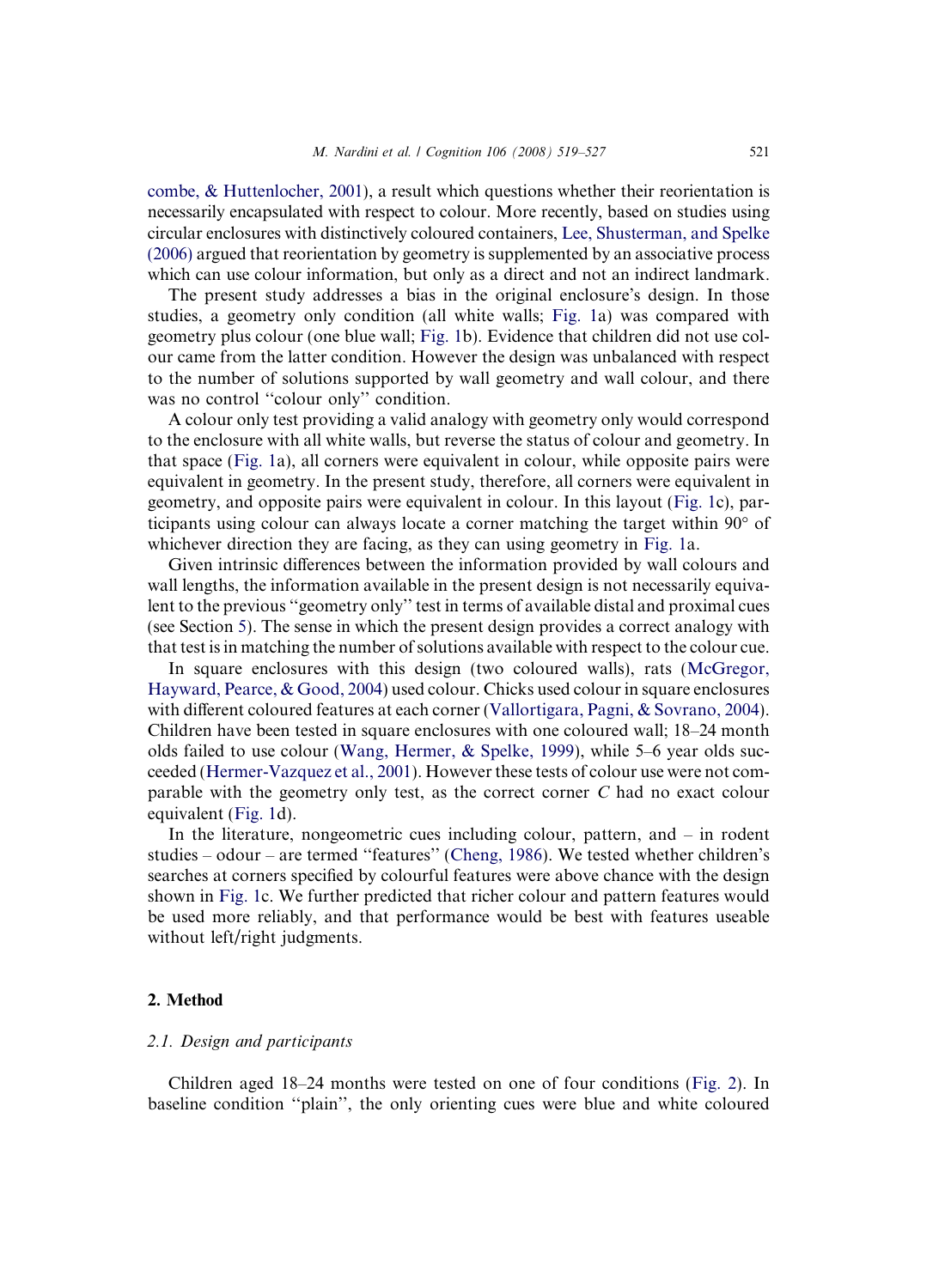<span id="page-3-0"></span>

Fig. 2. (a) Layouts for the symmetric "plain", "spots", and "animals" conditions, and 3D view ("animals" condition). In this example the top left corner is the correct hiding place  $(C)$ . Adjacent corners X differ in blue-white and animal or spot left/right sense. The rotational equivalent R is visually identical. For any feature to be useful, participants have to discriminate whether the hiding place was to its left or right. (b) Layout and 3D view for the ''asymmetric'' condition, in which visual features are useful even without a left/right judgment. In this example, C and R corners are close to flamingos, whereas  $X$  corners are close to lions.

walls. In an "animals" condition, flat pictures of colourful animals and shapes were added. In a ''spots'' condition, the same colours were added in an abstract pattern. Added shapes were the same on opposite walls, symmetrical about the centre of each wall, and symmetrical about their own midlines. Because of these symmetries, associating the target box with distinctive visual features would not suffice to solve the task, but features were only useful combined with judgments of left/right sense. In a final "asymmetric" condition (Fig. 2b),  $C$  and  $R$  corners could be discriminated from the others without left/right judgments, as features near  $C$  and  $R$  differed from those near X.

For each child one randomly selected corner was the hiding place throughout. Walls faced following disorientation were randomly determined so that all were faced approximately equal numbers of times. Participants were tested for a maximum 8 trials. Of 88, 7 would not do the task, 8 completed fewer than four valid trials, and 5 were excluded because of a procedural error (e.g., they did not become disoriented); 68 who completed at least four trials were analysed: 16 in condition "plain" (9 male, mean age  $21.6$ , s.d. 1.7 months), 18 in "animals" (10 male, mean age 21.1, s.d. 1.1 months), 17 in ''spots'' (8 male, mean age 21.6, s.d. 1.3 months), and 17 in ''asymmetric'' (8 male, mean age 21.6, s.d. 1.7 months). Parents gave informed consent, and the study followed Ethics committee guidelines.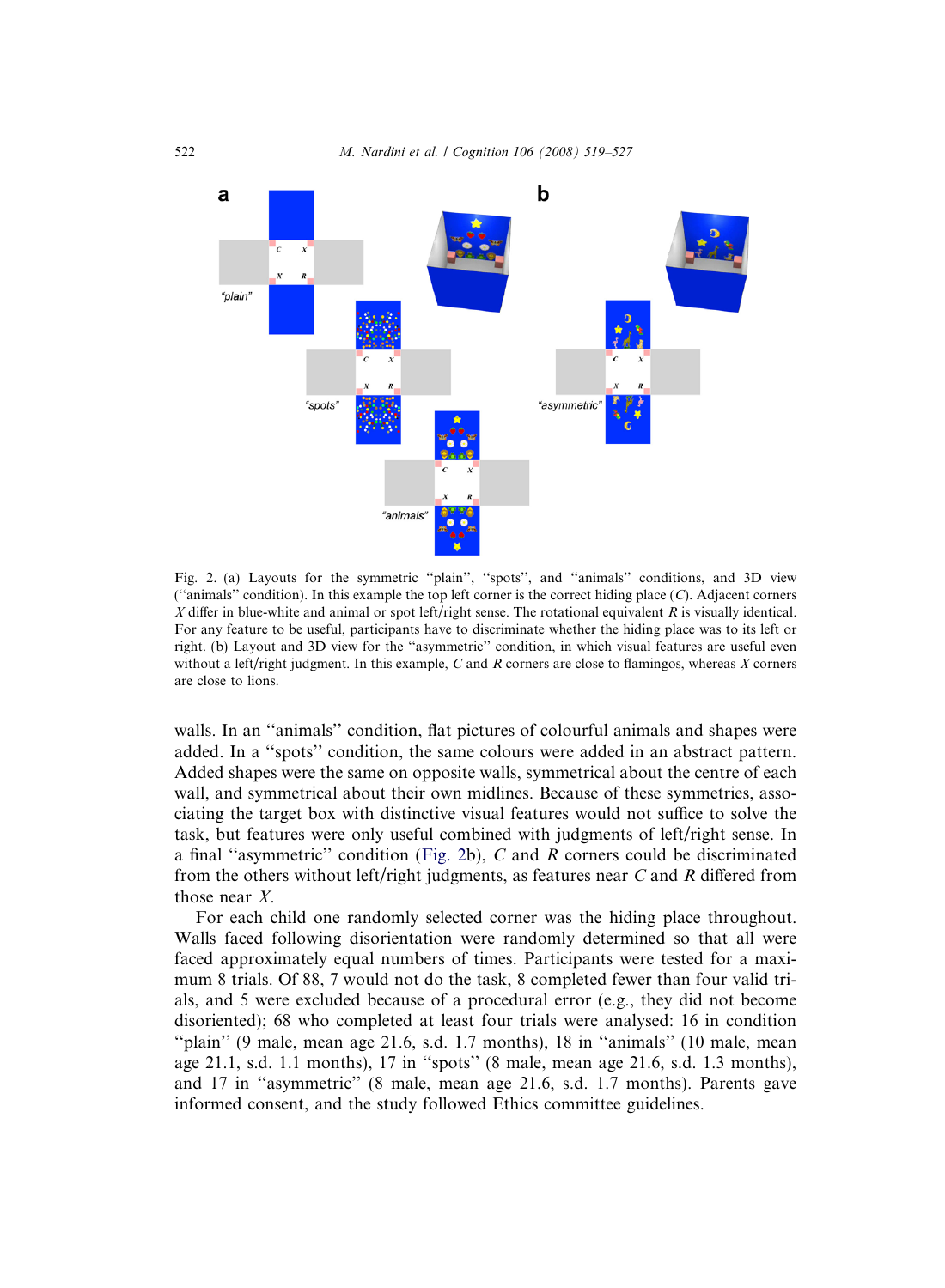# 3. Apparatus

The enclosure was square with sides 1.69 and height 1.85 meters, made of fabric stretched over a metal frame. The floor area,  $2.85 \text{ m}^2$ , was similar to Hermer and Spelke's, 2.23 m<sup>2</sup>. Pairs of opposite walls were white and blue, with laminated card shapes added for three conditions (see [Fig. 2\)](#page-3-0). The ceiling was white fabric, and the floor unpatterned linoleum. Pink cardboard boxes with removable lids, base  $22 \times 22$  cm, height 30 cm, stood in each corner. A 25 Watt light was at the top centre of each wall. The hiding object was a toy. Participants entered and exited through one of the walls, resealed for testing. An overhead speaker played waterfall and bird noises to mask external sound. An overhead camera monitored the experiment.

# 3.1. Procedure

Parent and child entered the enclosure, while the experimenter observed from outside on a monitor. Children played with the toy for a minute to acclimatise. In conditions with added features, parents were asked to point these out. On each trial, the parent hid the toy in a predetermined corner, ensuring the child had seen it. Children were encouraged to help hide the toy. The parent lifted the child and turned her slowly in the centre to induce disorientation. Vision was blocked in one of two ways: either the parent covered the child's eyes and executed at least four full turns, or the experimenter turned all lights off for 20 s while parent and child turned. After disorientation the parent put the child down in the centre of the enclosure, stood back, and encouraged her to find the toy without giving gestural or verbal cues to its location. The first box searched was recorded, scored C (correct), R (rotational equivalent), or X (neither); see [Fig. 2](#page-3-0). Each child's number of searches was converted to a proportion of all her trials.

## 4. Results

Children in the analysis completed 4–8 (median 6) trials. [Fig. 3](#page-5-0) shows mean proportions of searches at different corners for each condition. To test whether search at feature correct corners was above chance,  $C + R$  searches were compared with 0.5 on one-tailed one sample t-tests. In the ''plain'' enclosure the rate was 0.61, significantly above chance  $(t(15) = 2.23, p < 0.025)$ . In the "spots" enclosure the rate, 0.58, did not differ from chance  $(t(16) = 1.30, p > 0.1)$ . In the "animals" enclosure the rate was 0.64, significantly above chance  $(t(17) = 2.74, p < 0.01)$ . In the "asymmetric" enclosure the rate, 0.73, was also significantly above chance ( $t(16) = 3.84$ ,  $p < 0.001$ ).

Counter to our prediction, differences in performance across the three symmetric conditions were minor (see [Fig. 3\)](#page-5-0). An ANOVA found no difference between these  $(F(2) = 0.37, p > 0.6)$ . However as predicted, performance was higher for the asymmetric condition, which could be solved without left/right judgments. A one-tailed t-test comparing it with the three symmetric conditions, collapsed for analysis as they showed no difference, found the asymmetric  $C + R$  rate significantly higher  $(t(66) = 1.90, p < 0.04).$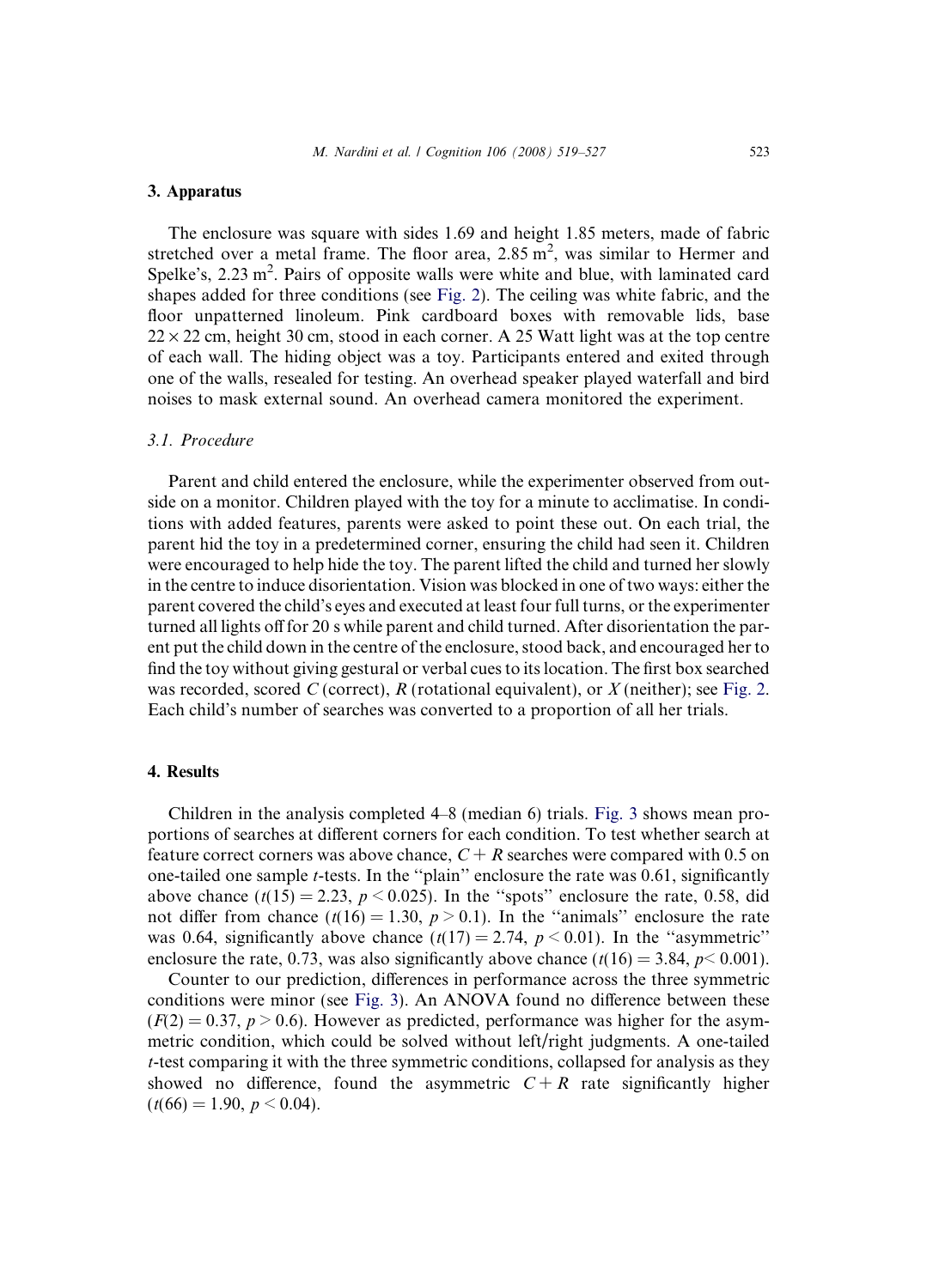<span id="page-5-0"></span>

Fig. 3. Mean proportions of searches at the correct  $(C)$  corner, its visually matching rotational equivalent (R), and the visually different X corners. Standard errors are in brackets.  $C + R$  searches combined are ''feature correct''. \*, rate above chance (0.5) on one-sample t-test; n.s., not significant.

C and R rates were compared to check that feature correct searches were not due to incomplete disorientation or uncontrolled visual cues. There was no evidence that children could distinguish  $C$  and  $R$  corners, which did not differ in search rates on paired *t*-tests in any condition. In "plain",  $t(15) = 0.56$ ,  $p > 0.5$ ; in "spots",  $t(16) = 0.21$ ,  $p > 0.2$ ; in "animals",  $t(17) = 0.88$ ,  $p > 0.3$ ; in "asymmetric",  $t(16) =$  $0.08, p > 0.9$ . Further, searches at the "R" corner alone – which would not be predicted either by incomplete disorientation, uncontrolled cues, or cueing by parents (who did not normally become disoriented, so perceived "R" as an 'incorrect' corner) were above chance on one-tailed t-tests for all three symmetric conditions considered together;  $t(50) = 1.70$ ,  $p < 0.05$ , and for the asymmetric condition;  $t(16) = 2.61$ ,  $p < 0.01$ .

In many previous studies children had four trials, whereas here they completed up to 8. To confirm that use of colour did not depend on these additional trials, the analysis was repeated with each child's first four trials only. As in the main analysis, searches at feature correct corners were above chance on ''plain'', ''animals'', and "asymmetric" conditions ( $p < 0.04$ ;  $p < 0.03$ ;  $p < 0.001$ ), while C and R rates did not differ significantly.

### 5. Discussion

In small spaces, 18–24 month olds reoriented using coloured features in layouts providing a correct analogy with previous tests of geometry. Along with findings that children use colour in larger enclosures [\(Learmonth et al., 2002\)](#page-8-0), and that geometry and colour use emerge at the same age in rhombic spaces [\(Hupbach & Nadel, 2005](#page-8-0)), these results argue against the thesis that children's reorientation depends solely on a ''geometric module'' impenetrable to colour.

In a circular space, smaller colour cues (distinctive hiding containers), were used as direct, but not as indirect landmarks by four-year-olds ([Lee et al., 2006](#page-8-0)). The authors argued that reorientation by geometry is supplemented by an associative process which can use nongeometric information such as colour, but only as a direct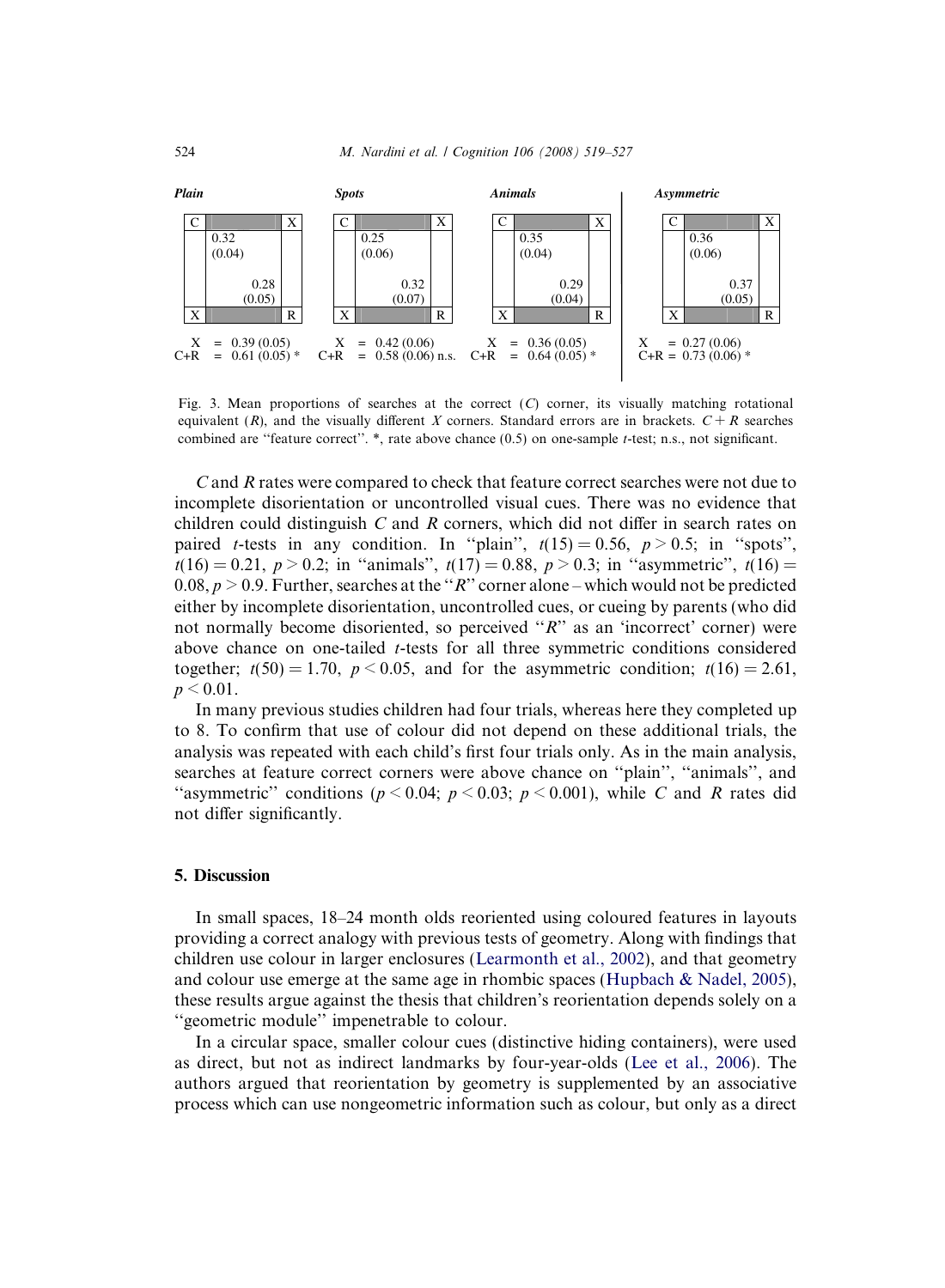landmark that exactly coincides with the hiding place. By contrast, the present results show that young children can also use the colours of adjoining walls. These potentially provide an indirect landmark (''right of the blue wall'', as well as a more direct landmark (''the 'blue-on-the-left, white-on-the-right' corner''). However, in both these cases, use of colour cues in the present study depended on correct left/ right sense judgments, rather than just homing in on a distinctive container as in the Lee et al. study.

Why would making two solutions available enable children to use wall colour? Presumably, disorientation sets the directional sense (heading) to a random direction. For reorientation heading has to be readjusted using visual information. In the rectangular room with one blue wall, finding a geometrically correct corner would never entail a reorientation of more than  $90^{\circ}$ , whereas finding one matching in colour would entail reorientations of over  $90^{\circ}$  approximately half the time. If children tended not to make reorientations of more than  $90^{\circ}$  (as rodents may not; [Eti](#page-7-0)[enne, Teroni, Hurni, & Portenier, 1990\)](#page-7-0), this could explain their disregard of colour in the original task, and their use of it in the present, where a reorientation of  $90^{\circ}$  or less always suffices to locate a colour-correct corner.

Additional symmetric features produced no improvement on the ''plain'' baseline. However performance improved with asymmetric features, which could potentially act as beacons to the correct box without a left/right judgment. This suggests that children's reorientation is not limited by the visual information distinguishing the different walls, but by their ability to discriminate the left/right sense of wall features with respect to corners. Children's sense judgments may be better for walls' lengths than for their features: in our ''plain'' condition participants discriminated whether corners were left or right of a blue wall on 61% of trials, whereas in previous geometry only tests, they discriminated whether corners were left or right of a longer wall on over 75% ([Hermer & Spelke, 1994, 1996](#page-8-0)). When walls were manipulated to pit the sense of colours and lengths against each other ([Sovrano & Vallortigara, 2006\)](#page-8-0), chicks maintained wall length (geometric) sense in small spaces, but wall colour sense in larger spaces. Their preferences changed with enclosure size, perhaps because, when near the target corner, wall length is harder to judge in a large than a small enclosure. This could explain why children's preference for using geometry decreases with enclosure size.

Although these results show that children can reorient using colour, their favoured use of geometry in small spaces still needs explanation. Children reorient in a square enclosure containing a single geometric cue but not a single colour cue [\(Wang et al., 1999\)](#page-8-0). It is unlikely that reorientation depends on an innately specified geometric module plus later developing language, see Section [1](#page-1-0) and [Cheng & New](#page-7-0)[combe \(2005\)](#page-7-0). An alternative framework, consistent with findings that colour and geometry use change according to several factors, is ''adaptive combination'' ([New](#page-8-0)combe  $\&$  Ratliff, in press), which proposes that cues are combined by a weighting process shaped by learning about their reliability and adaptive value. [Cheng](#page-7-0) [\(2005a\)](#page-7-0) proposes that searches in fish are best explained by their matching as many cues as possible, but also argues that geometric computation could be modular even if geometry and features are stored together ([Cheng, 2005b\)](#page-7-0). Coding geometry is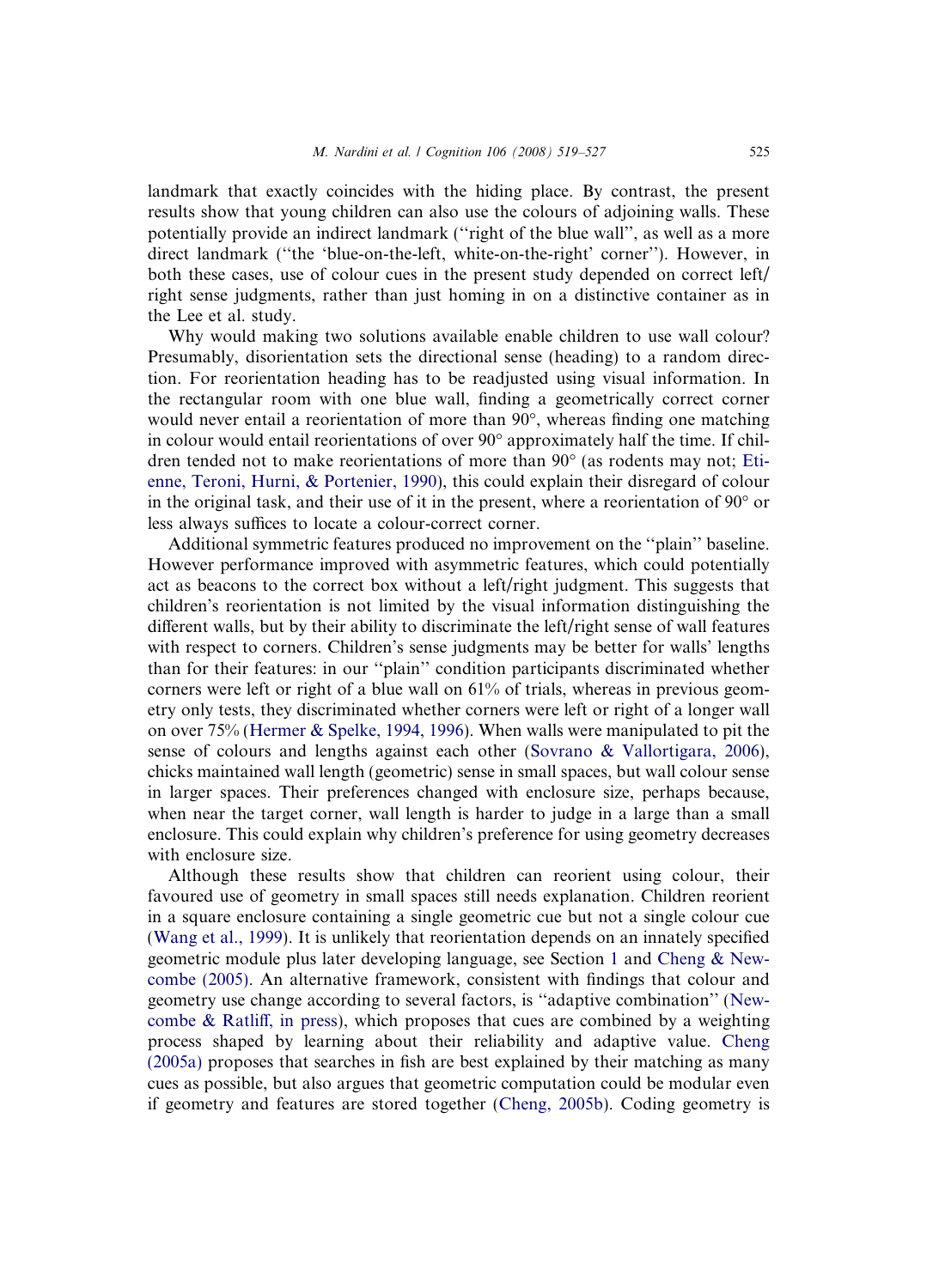<span id="page-7-0"></span>likely to depend on specialised kinds of computation, encoding shape in terms of principal axes or medial or symmetry axes (Cheng & Gallistel, 2005), and/or boundary distances, consistent with neurophysiological recordings from rodent hippocampus [\(O'Keefe & Burgess, 1996\)](#page-8-0) and human behavioural data [\(Hartley, Trinkler, &](#page-8-0) [Burgess, 2004\)](#page-8-0). Consistent with hippocampal involvement in geometric computation, hippocampal lesioned rats do not reorient by geometry in rectangular enclosures, but do reorient by opposite coloured walls in square enclosures like those used here ([McGregor et al., 2004\)](#page-8-0). Although geometry may indeed be computed by a specialised process, the present results show that such a process is not the only one available to young children for reorientation. Children can also reorient by making left/right judgments about colour cues.

There may be a general explanation for children's relatively poorer use of colour. Initial results from a desktop search task requiring memory for colours and actions but not reorientation or geometry use show that 18–24 month olds are poor at using colours alone as cues, and particularly likely to be mistaken on colours when they have to be combined in memory with actions [\(Nardini, Braddick, & Atkinson,](#page-8-0) [2006\)](#page-8-0). This raises the possibility that ''disregard of colour'' is a common developmental phenomenon linked to development of separate visual streams for recognition and action [\(Milner & Goodale, 1995](#page-8-0)), which may develop unevenly [\(Gunn](#page-8-0) [et al., 2002](#page-8-0)) and be poorly integrated in development ([Mareschal & Johnson, 2003](#page-8-0)).

#### Acknowledgments

We thank Sonia Patel and Claire Langlois for help with data collection, and Dorothy Cowie and Oliver Braddick for helpful discussions. Supported by Medical Research Council Grant G7908507 and senior research fellowship to NB, and Economic and Social Research Council grant RES-000-23-1474.

#### References

- Cheng, K. (1986). A purely geometric module in the rat's spatial representation. Cognition, 23, 149–178.
- Cheng, K. (2005a). Goldfish (Carassius Auratus) matching geometric and featural cues: a reinterpretation of some of the data of Vargas, López, Salas, and Thinus-Blanc (2004). Journal of Comparative Psychology, 119, 455–457.
- Cheng, K. (2005b). Reflections on geometry and navigation. Connection Science, 17, 5–21.
- Cheng, K., & Gallistel, C. R. (2005). Shape parameters explain data from spatial transformations: comment on Pearce et al. (2004) and Tomassi and Polli (2004). Journal of Experimental Psychology: Animal Behavior Processes, 31, 254–259.
- Cheng, K., & Newcombe, N. S. (2005). Is there a geometric module for spatial orientation? Squaring theory and evidence. Psychonomic Bulletin and Review, 12, 1-23.
- Etienne, A. S., Teroni, V., Hurni, C., & Portenier, V. (1990). The effect of a single light cue on homing behaviour of the golden Hamster. Animal Behavior, 39, 17–41.
- Fodor, J. (1983). The modularity of mind. Cambridge, MA: MIT Press.
- Fodor, J. (2001). The mind does not work that way. Cambridge, MA: MIT Press.